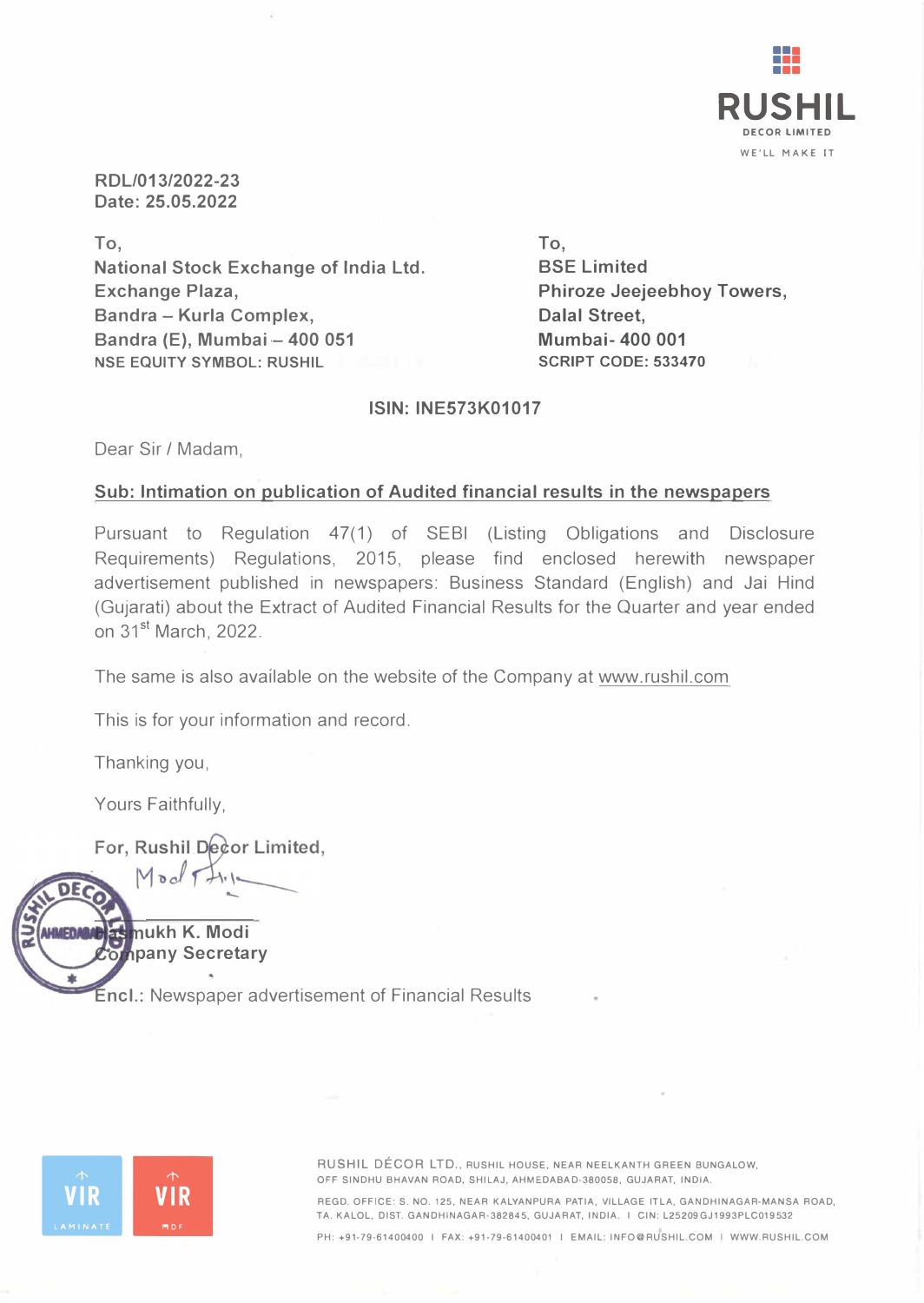# **�usinessStandard AHMEDABAD** <sup>I</sup> **wEDNEsDAv, 2s MAv2022 COMPANIES 5**



Regd. Office: S. No.125, Near Kalyanpura Patia, Vill. Itla, Gandhinagar Mansa Road, Tai. Kaloi, Dist. Gandhinagar -382845, Gujarat, India

Corporate Office: Rushil House, Near Neelkanth Green Bungalow, Off. Sindhu Bhavan Road, Shilaj, Ahmedabad-380058, Gujarat, India. Ph. : +91-079-61400400 Fax : +91-079-61400401 E-mail · ipo@rushil.com Website : www.rushil.com

**CIN : L25209GJ1993PLC019532**

## **Extract of Audited Financial Results for the Quarter and Year ended 31'' March, 2022**

| (₹ in lacs, except per share data)       |                                          |                                       |                                       |  |
|------------------------------------------|------------------------------------------|---------------------------------------|---------------------------------------|--|
| Quarter ended<br>31.03.2022<br>(Audited) | Quarter ended<br>31.03.2021<br>(Audited) | Year ended<br>31.03.2022<br>(Audited) | Year ended<br>31.03.2021<br>(Audited) |  |
| 19510.40                                 | 9874.80                                  | 62416.90                              | 33544.38                              |  |
| 2066.47                                  | 725.28                                   | 3067.71                               | 1714.30                               |  |
| 2066.47                                  | 725.28                                   | 3067.71                               | 1866.48                               |  |
| 1541.48                                  | 519.05                                   | 2280.47                               | 1371.84                               |  |
| 1551.90                                  | 468.46                                   | 2273.06                               | 1348.07                               |  |
| 1991.00                                  | 1973.44                                  | 1991.00                               | 1973.44                               |  |
| 26687.69                                 | 24441.28                                 | 26687.69                              | 24441.28                              |  |
|                                          |                                          |                                       |                                       |  |
| 7.74                                     | 3.07                                     | 11.45                                 | 8.11                                  |  |
| 7.74                                     | 3.07                                     | 11.45                                 | 8.11                                  |  |
|                                          |                                          |                                       |                                       |  |

### **Note:**

**1) The above is an extract of the detailed format of Quarterly Financial Results filed with the Stock Exchanges under Regulation 33 of the SEBI (Listing Obligations and Disclosure Requirements) Regulations, 20 15. The full format of the Quarterly Financial Results are available on the Stock Exchange websites viz. www.bseindia.com and www.nseindia.com and also on the company's website www.rushll.com** 

**2) Right Issue: During the Quarter ended March 31, 2022 , the Company has demanded balance outstanding call money from the shareholders for which the payment period was March 14, 2022 to April 11, 2022. There has been no deviation in the use of proceeds of the Rights Issue from the objects stated In the LOF.** 

**iiiRDL** 

**WE'L L MAKE IT** 

 $\begin{array}{|c|c|c|}\n\hline\n\text{VIR} & \text{VIR} & \text{VIR} \\
\text{LAMINATE} & \text{WOR} & \text{VIR} \\
\hline\n\end{array}$ 



**For, Rushil Décor Limited Krupesh G. Thakkar**  Place: Ahmedabad **Chairman and Managing Director**<br>Date: May 24, 2022 **Date: May 24, 2022 DIN:01059666**